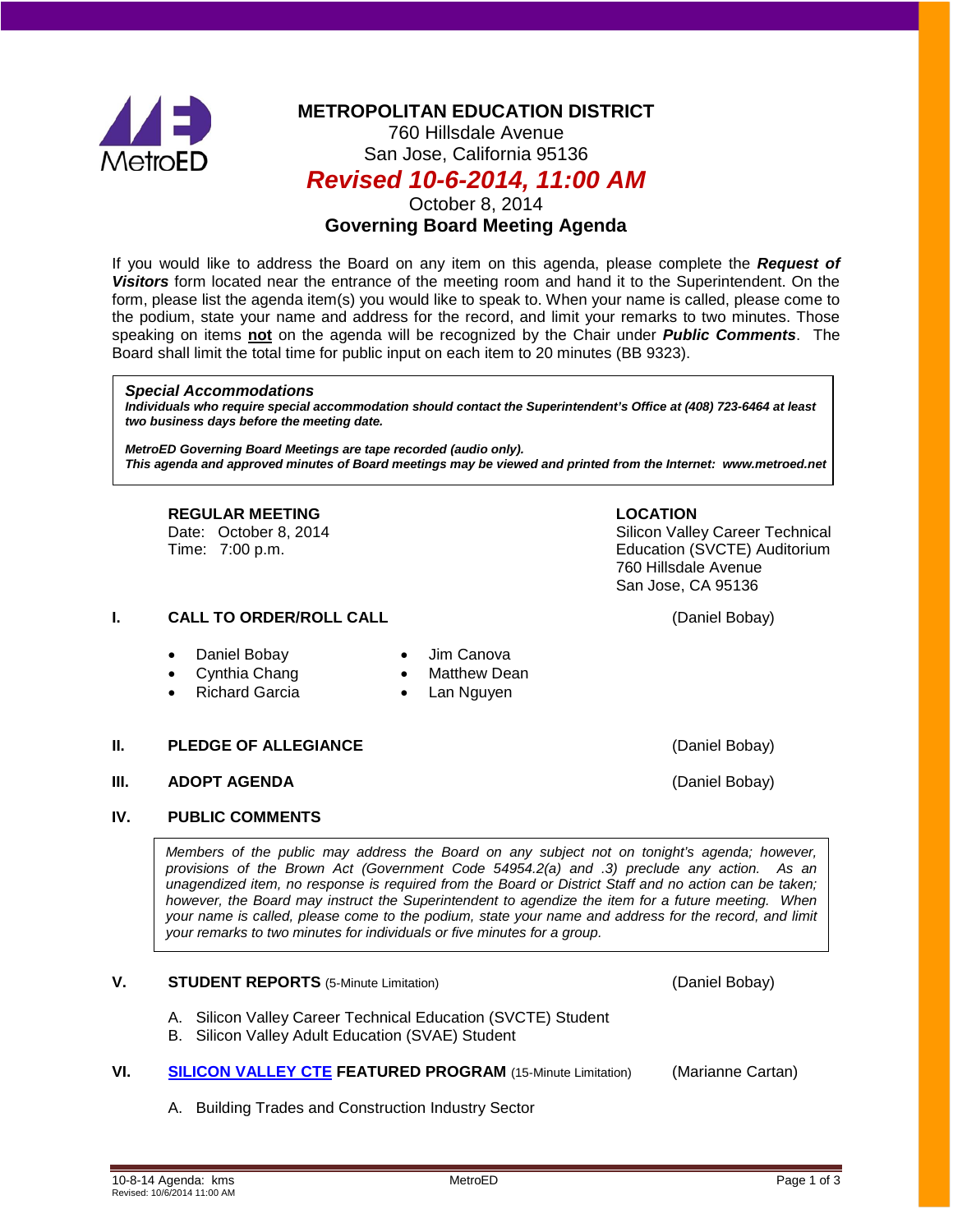#### **VII. SPECIAL ORDER OF BUSINESS** (Alyssa Lynch)

The Superintendent will update the Board on special projects or may request that individuals be allowed to present an item out of order on the agenda to accommodate their schedules.

#### **VIII. CONSENT/ACTION CALENDAR (ACTION)**

**All matters listed under the Consent/Action Calendar and marked with an \*asterisk are considered by the Governing Board to be routine and will be enacted in one motion.** There will be no discussion of these items prior to the time the Board considers the motion, unless members of the Board or the Superintendent request specific items to be discussed and/or removed from the Consent Calendar.

\*1. [Approval of Minutes](http://fbsd.metroed.net/ksmith/Board_Agenda/10-08-14BoardAgenda/Item-01_09-10-14BoardMinutes.pdf) from the Regular Board Meeting of September 10, 2014.

#### **BUSINESS AND FINANCIAL FUNCTIONS**

- \*2. [Approval of September](http://fbsd.metroed.net/ksmith/Board_Agenda/10-08-14BoardAgenda/Item-02.pdf) Warrants Approval List (Joyce Shen)
- \*3. [Approval of Monthly](http://fbsd.metroed.net/ksmith/Board_Agenda/10-08-14BoardAgenda/Item-03.pdf) Financial Update for the period ended September 30, 2014 (Joyce Shen)
- \*4. [Approval of Contract](http://fbsd.metroed.net/ksmith/Board_Agenda/10-08-14BoardAgenda/Item-04.pdf) with American Fidelity Administrative Services for Worxtime Service (Debbie Fry)
- \*5. [Approval of Independent Contractor](http://fbsd.metroed.net/ksmith/Board_Agenda/10-08-14BoardAgenda/Item-05.pdf) Agreement with Jason Sholl: \$11,989 (Debbie Fry)
- \*6. [Approval of Master Vendor Training](http://fbsd.metroed.net/ksmith/Board_Agenda/10-08-14BoardAgenda/Item-06.pdf) Agreement with City of San Jose (work2future) (Joyce Veasley)
- \*7. [Approval of Edmentum](http://fbsd.metroed.net/ksmith/Board_Agenda/10-08-14BoardAgenda/Item-07.pdf) Contract (Suzi Glass)

#### **PERSONNEL FUNCTIONS**

\*8. [Approval of Personnel](http://fbsd.metroed.net/ksmith/Board_Agenda/10-08-14BoardAgenda/Item-08.pdf) Assignment Order #4 (Debbie Fry)

#### **INSTRUCTIONAL AND STUDENT FUNCTIONS**

\*9. [Approval of Williams](http://fbsd.metroed.net/ksmith/Board_Agenda/10-08-14BoardAgenda/Item-09.pdf) Textbook Report (Jodi Edwards-Wright) Recommendation: It is recommended the Governing Board approve Consent Calendar items \*1 through \*9.

MOTION: SECONDED: DISCUSSION VOTE:

#### **IX. INFORMATION ITEMS/DISCUSSION ITEMS**

- 10. [Contract with ParentLink](http://fbsd.metroed.net/ksmith/Board_Agenda/10-08-14BoardAgenda/Item-10.pdf) Notification System (Jodi Edwards-Wright)
- 11. [Technology Standards](http://fbsd.metroed.net/ksmith/Board_Agenda/10-08-14BoardAgenda/Item-11.pdf) for Teachers (Alyssa Lynch)
- 12. [Legislative Update](http://fbsd.metroed.net/ksmith/Board_Agenda/10-08-14BoardAgenda/Item-12.pdf) (Alyssa Lynch)
- 13. [History and Future](http://fbsd.metroed.net/ksmith/Board_Agenda/10-08-14BoardAgenda/Item-13.pdf) of ROP Funding (Alyssa Lynch)
- 14. [2014-2015 MetroED](http://fbsd.metroed.net/ksmith/Board_Agenda/10-08-14BoardAgenda/Item-14.pdf) Vision and Goals (Alyssa Lynch)
- 15. [California School Boards](http://fbsd.metroed.net/ksmith/Board_Agenda/10-08-14BoardAgenda/Item-15.pdf) Association Agenda Online (Alyssa Lynch)